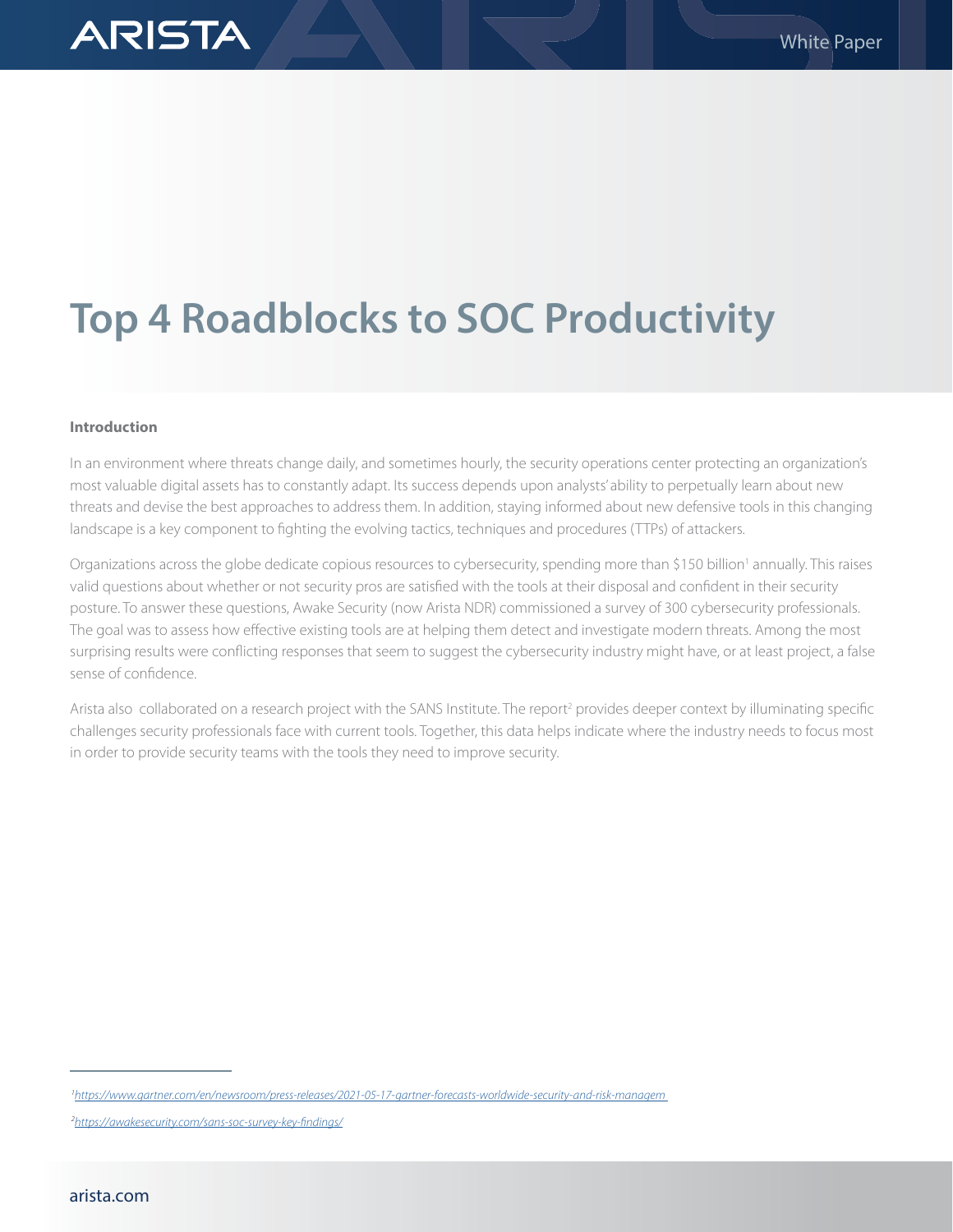#### **The Emotional Roller Coaster**

**ARISTA** 

Gaining a better understanding of the challenges facing security operations centers is the ultimate goal of this research. And at a foundational level, learning about the emotional state of the people fighting cyber threats every day can provide telling evidence about the areas that need "fixing."

The survey asked security professionals to associate various words with their daily workloads. "Stressful" and "Worrisome" were the top two words selected when respondents were asked to describe their emotions. They outranked words including "Manageable," "Confident" and "Relaxed."

What's even more telling is that people who did not have security investigation tools in place at their organization were twice as likely to feel worried compared to those who did have the appropriate tools. In fact, those without these tools in place were more likely to feel worried, stressed and overwhelmed. On the other hand, "manageable" was the top emotion for those that had the right tools in place.

Industry professionals are clearly worried and stressed by daily security tasks like responding to alerts, and the right tools and technologies to make their day-to-day more manageable are critical.

In addition, it's interesting to note similarities or discrepancies in how the volume of alerts is perceived by people at different levels of a security team. For example, analysts, managers, directors and CISOs all generally agree that "Insignificant" and "Boring" are not words they'd use to describe their workload. However, analysts who are usually the first line of defense and are tasked with triaging alerts, have much different views than their superiors in some areas. Analysts see alert volume as "Extensive" and "Exciting" at a much higher rate than their colleagues do, but they're less likely to be stressed or worried by them.



**The Security Team Emotional Roller Coaster**

*Figure 1: Respondents to Arista NDR's survey were asked to describe their feelings related to the number of security alerts their organization receives.*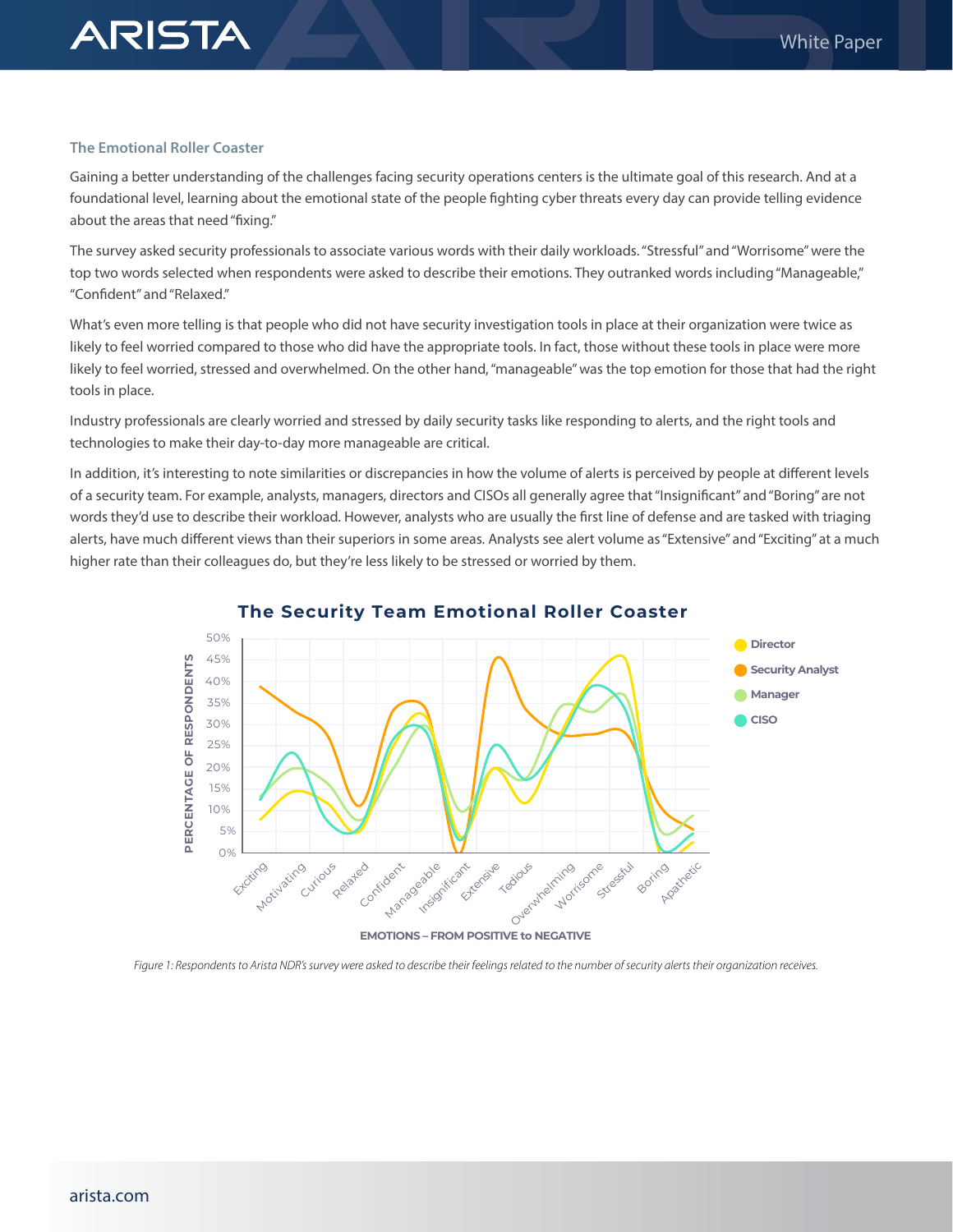## **ARISTA**

#### **The Right Tools… Right?**

But what tools? Nearly two thirds (61%) of respondents to the Arista NDR survey said they have the technology and processes in place to effectively investigate threats, showing that a solid margin of security pros are confident in their security posture. However, taking a deeper look at the responses related to specific concerns or challenges shows that confidence is fleeting. For example:



When asked about the most urgent issues, more than half (51%) said they can't stay ahead of "new & emerging threats," which was the number one answer.



Perhaps most telling, 56% are seeking new tools to address the fact that they can't stay ahead of threats with their current tools.

If nearly two-thirds of respondents say they're confident in their current technology, the fact that more than half of them are seeking new tools because they can't stay ahead of threats reveals a striking contrast. This suggests something that has perhaps been an age-old problem in security: that new technology is viewed as an insurance policy against "new threats." But simultaneously, a significant number of security professionals – perhaps unconsciously – project a false sense of confidence based on their current technology stack.

To help right this perplexity, it's important to understand security professionals' biggest challenges and how to address them. The data above offers hints, such as the fact that security pros said their inability to stay ahead of "new & emerging threats" was their most urgent issue. This would include evolving tactics that attackers are using to circumvent traditional malware-based tools and their growing propensity towards techniques that blend in with business-justified activity.

#### **You Can't Protect What You Can't See**

One of the reasons "new & emerging threats" are a concern is because they often target entities or devices that are not so obvious, such as IoT devices or the security cameras or IP phones in an organization. They also use TTPs that blend in with regular, businessjustified activity.

The research from SANS Institute sheds some light on this. Respondents were asked to rank their satisfaction with 40 different categories of security tools. "Asset discovery and inventory" tools ranked dead last, and if they were evaluated by letter grade would receive an "F" (59% satisfaction).

Respondents feel like they have a good handle on their assets, and most respondents believe they maintain inventories on more than 75% of the assets in their environment. However, they admit to using time- and resource-intensive methods (i.e. manually looking up IP addresses, checking logs, etc.) that will make it impossible to keep up with both the increasing rate of IT change but also the numbers of security alerts.

#### **SANS researchers have drawn important conclusions from this data. As the report says:**

*"The high level of manual responses shows that both the capabilities of the products and the skills of the analysts using them must dramatically increase to support more automated, more repeatable maintenance of accurate hardware and software inventories."*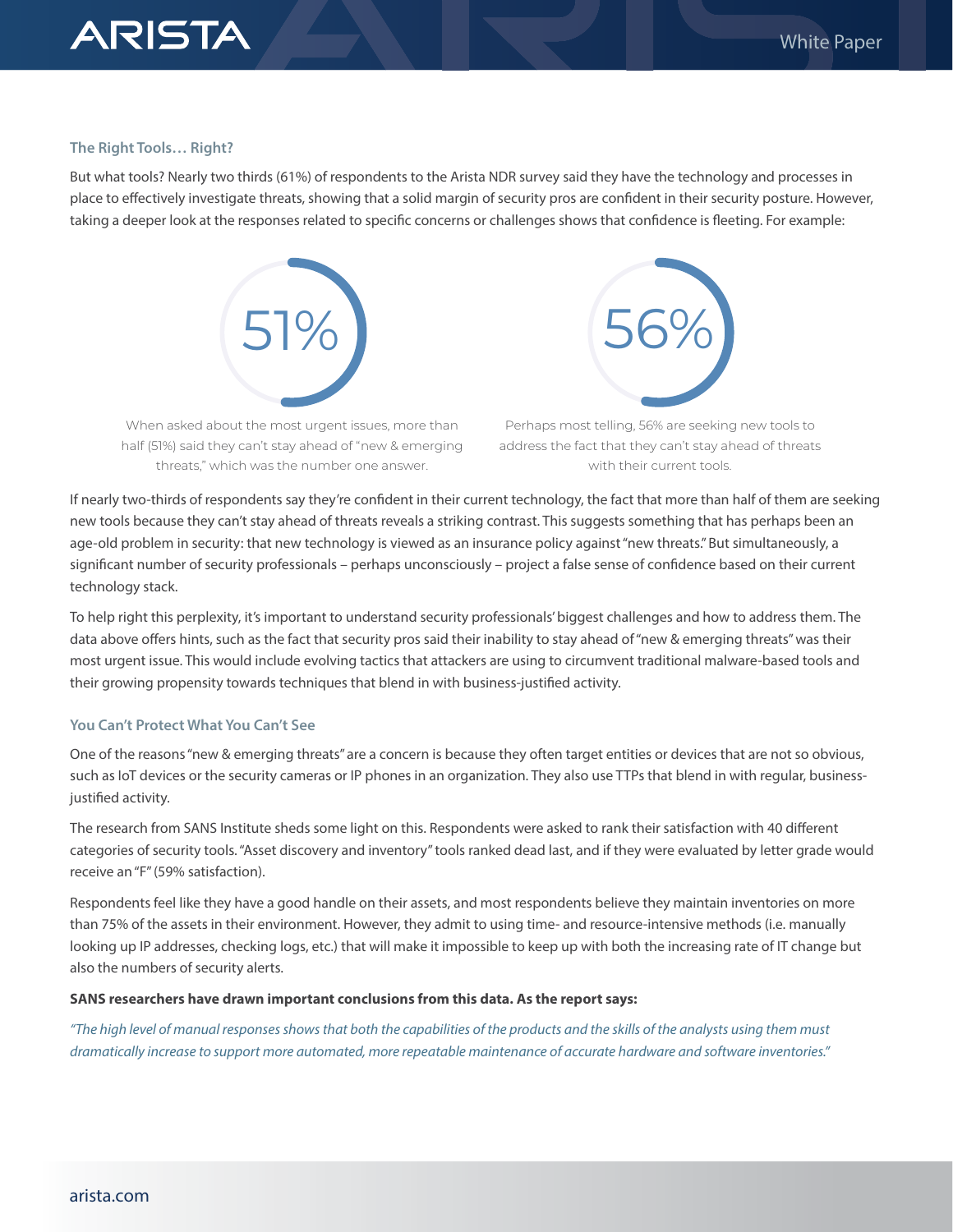

Researchers also point out where the industry needs to focus:

#### *An additional opportunity exists for real-time asset discovery and classification based on network traffic analysis."*

To make matters worse, network operations and security operations appear disjointed based on the findings of SANS research. Through an extensive line of questioning about how closely Security Operations Centers (SOCs) and Network Operations Centers (NOCs) collaborate, SANS makes the value of network data crystal clear. However, very few respondents who have a NOC (14%) report fully-integrated functions and workflow with their organization's SOC. The report adds:

*"Synergy between the NOC and SOC in terms of shared information and shared goals can be a driving force for SOC efficiency and effectiveness. However, the survey demonstrates SOC/NOC integration is a point of substantial frustration for many SOC managers and analysts."*

#### **Manual Event Correlation Causes Blind Spots**

Another finding from SANS supports the thesis that organizations struggle to see the full picture with current tools. Survey responses show that SIEM and big data products are widely used for event correlation and are getting better but – much like asset discovery and inventory – most event correlation is still manual. A vast majority of organizations (75%) rely on their SIEM to correlate and analyze event data, indicators of compromise and other security and threat-related data, but don't get the information or context they need. As SANS researchers state in the report:

*"SIEM and automation/orchestration tools have improved their capabilities via enrichment from threat intelligence data sources that allow increasing the fidelity and priority of alerts that match known attack indicators. However, the low level of satisfaction from asset discovery and inventory tools indicates that large blind spots still remain."*

#### **In fact, the survey showed that:**



54% of respondents believe critical alerts go completely uninvestigated



30% of alerts that have been prioritized never get investigated

Process inhibitors appear to be the biggest factors impacting event correlation and response. For instance, in the survey, 73% of respondents said each alert investigation can take hours or even days. This data validates just how long and drawn-out each investigation can be, requiring security teams to talk to multiple people and consult many different tools. Each step in a manual investigation takes time and 33% said they had to take more than 10 steps for every alert. In addition, 53% use three or more data sources to get to the bottom of an investigation. This is also significant since many of those data sources (e.g. DHCP logs) were not built with the security operations team in mind.

#### **Arista NDR bridges the Network Security Gap**

Looking at the key findings of these two surveys together highlights that security professionals are most concerned with protecting their hybrid networks from new and evolving threats, such as those that blend in with business-justified activity. They also expressed the sentiment that inefficient access to and use of network data is stopping them from improving security.

These are exactly the areas the Arista NDR platform was designed to address.

### [arista.com](http://www.arista.com/en/)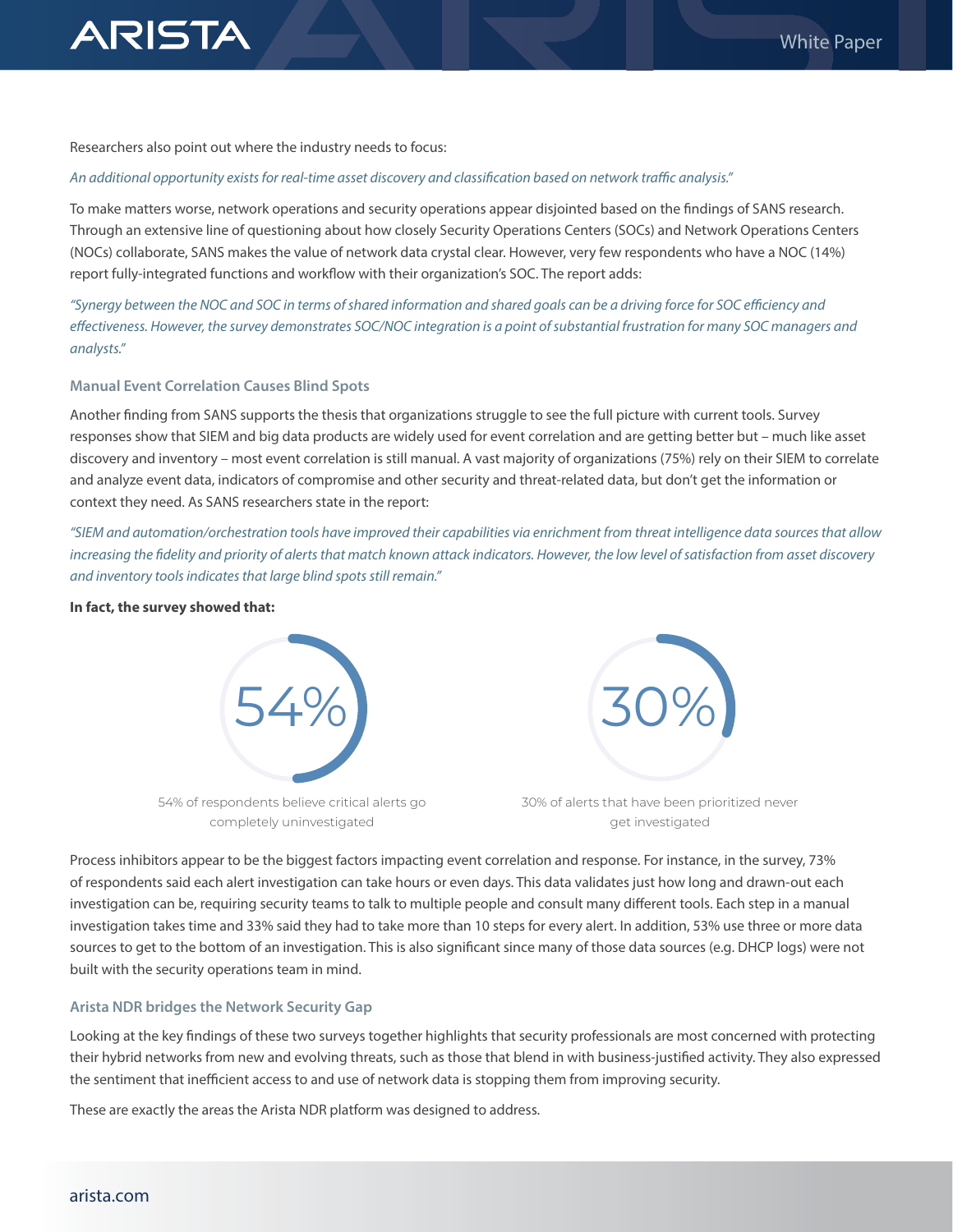

Arista NDR leverages its years of networking experience and integrates security into the network layer through its zero trust network detection and response capabilities that delivers a privacy-aware solution capable of detecting and visualizing behavioral, mal-intent and compliance incidents with full forensics context.

The Arista NDR platform protects against modern, non-malware threats such as malicious insiders, credential abuse, lateral movement and data exfiltration. As sophisticated attackers adapt tactics, techniques and procedures to blend in with businessjustified activity and avoid detection, Arista NDRhelps organizations autonomously hunt and respond to threats missed by traditional security solutions especially in the middle of the kill chain when the attacker is inside the network and rather than using malware, uses existing business justified tools.

#### **Arista's NDR Platform is comprised of three foundational components:**



#### **AVA Sensors**

The Arista NDR Platform is built on a foundation of deep network analysis within AVA Sensors that span the "new network"—including the data center, perimeter, core, Internet of things and operational technology networks and those connecting cloud and SaaS resources. Unlike other network detection and response solutions, Arista NDR parses and processes layer 2 through layer 7 data, including performing encrypted traffic analysis. With this information, Arista NDR autonomously profiles entities such as devices, users and applications, while also preserving these communications to provide historical forensic context.



#### **AVA Nucleus**

Extracted activity data feeds into the AVA Nucleus which then identifies and visualizes incidents through automatic correlation across entities, time, protocols and attack stage. The platform also learns from past incidents as well as Arista NDR's customized cyber security, governance, risk and compliance playbooks to provide the security analyst with both automated and manual response options. These can trigger workflows within integrated solutions or simply recommend remediation steps such as evidence collection.



#### **Arista AVA**

Arista's AVA is the world's first privacy-aware security expert system. Arista AVA brings both a global and an industry specific perspective to perform autonomous incident triage. Using a combination of cloudscale federated machine learning, open source intelligence and human expertise, Arista AVA minimizes the number of incidents the security team must act on. Through Arista AVA, customers also have on-demand access to Arista NDR experts for up-to-the-minute threat research, hunting and investigation support.

More information on Arista's NDR platform can be found at<https://www.arista.com/en/products/network-detection-and-response>.